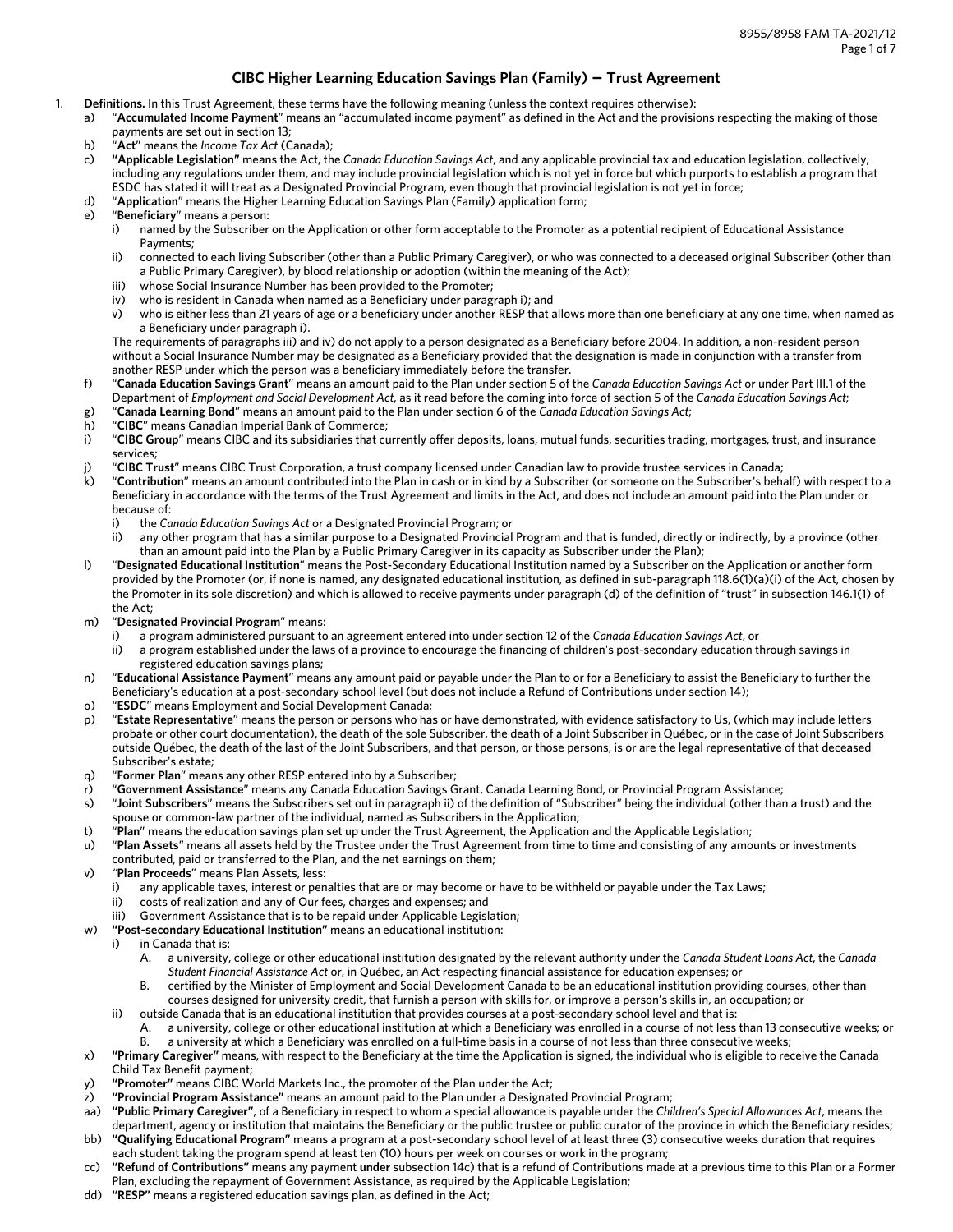- ee) **"Specified Educational Program"** means a program at a post-secondary level of at least three (3) consecutive weeks duration that requires each student taking the program to spend at least twelve (12) hours per month on courses in the program;
- ff) **"Subscriber"** means at any time:
	- the individual (other than a trust) named as Subscriber in the Application;
	- ii) the individual and the spouse or common-law partner of the individual, named as Joint Subscribers in the Application;
	- iii) the Public Primary Caregiver named as Subscriber in the Application;
	- iv) another individual (other than a trust) or another Public Primary Caregiver who has, under a written agreement, acquired a Public Primary Caregiver's rights as a Subscriber;
	- an individual who has acquired a Subscriber's rights under the Plan pursuant to a decree, order or judgment of a competent tribunal, or under a written agreement, relating to the division of property between the individual and a Subscriber in settlement of rights arising out of, or on the breakdown of, their marriage or common-law partnership; or
	- vi) after the death of a Subscriber, any other person (including the estate of the deceased Subscriber) who:
		- acquires the deceased Subscriber's rights as a Subscriber under the Plan; or
			- makes contributions into the Plan in respect of a Beneficiary with the written consent of the Promoter, and any other person (including the estate of the deceased Subscriber) who acquires the deceased Subscriber's rights under the Plan, but does not include an individual or a Public Primary Caregiver whose rights as a Subscriber under the Plan had been acquired by an individual or Public Primary Caregiver in the circumstances described in paragraph iv) or v);
- gg) **"Tax Laws"** means the Act and any applicable tax legislation of Your Canadian province of residence as recorded in Your Application, as amended from time to time on proper notice to Us, provided that if You become a non-resident of Canada, "Tax Laws" means the Act;
- hh) **"Termination Date"** means the earliest of the following:
	- i) the Ultimate Termination Date;
	- ii) if an Accumulated Income Payment is made from the Plan, the last day of February of the year after the year in which the first Accumulated Income Payment is made from the Plan;
	- iii) such earlier date that the Promoter is directed in writing by the Subscriber to terminate the Plan; and
	- iv) the date the Promoter determines to terminate the Plan under subsection 16;
- ii) **"Trust Agreement"** means this CIBC Higher Learning Education Savings Plan (Family) Trust Agreement; Unless otherwise indicated, any reference to sections, subsections, paragraphs and subparagraphs mean those provisions in the Trust Agreement;
- jj) **"Trustee"** means CIBC Trust Corporation and any successor trustee of the Plan;
- kk) "**Ultimate Termination Date**" means the end of the 35th year following the year in which the Plan was entered into;
- ll) "**We**", "**Us**", and "**Our**" means the Trustee and the Promoter;
- mm) **"You", "Your",** and **"Yours"** refer to:
	- i) for individual Subscribers, the person or persons who has or have signed the Application and will be the Subscriber of the Plan;
	- ii) for a Public Primary Caregiver who is a Subscriber, the Public Primary Caregiver; and
	- iii) any subsequent person who acquires rights as a Subscriber in accordance with the Trust Agreement and Applicable Legislation.
- 2. **Purpose of the Trust**. The Trustee will hold the Plan Assets irrevocably in trust (subject to the terms of the Trust Agreement including payment of fees and other amounts under section 21 for any of these purposes:
	- a) the payment of Educational Assistance Payments under section 11;
	- b) the payment of Refunds of Contributions under subsection 14c);
	- c) the payment to a Designated Educational Institution in Canada or a trust in its favour;
	- d) the payment to a trust that irrevocably holds property pursuant to another RESP in accordance with the Applicable Legislation;
	- e) the payment of Accumulated Income Payments under section 13;
	- f) the repayment of Government Assistance (and the payment of amounts related to those repayments) under the *Canada Education Savings Act* or under a Designated Provincial Program, as required by the Applicable Legislation; and
	- g) any other purpose set out in the definition of "trust" in subsection 146.1(1) of the Act.
- 3. **Appointment of Trustee.** CIBC Trust agrees to act as Trustee of the Plan and to be responsible for the trust fund created under the Trust Agreement.
- 4. **Role of Promoter.** The Promoter agrees to pay or cause to be paid Educational Assistance Payments to or for one or more Beneficiaries upon the direction of the Subscriber and otherwise in accordance with the Trust Agreement. The Promoter is ultimately responsible for Plan administration, including obtaining Canada Revenue Agency's approval of the Trust Agreement as a specimen plan and applying for registration of the Plan as an RESP under the Applicable Legislation. The Promoter must also ensure that the Plan complies at all times with the Applicable Legislation's requirements for RESPs. The Promoter may, if it wishes, delegate certain administrative duties to the Trustee or any other member of the CIBC Group. The Promoter may determine in its sole discretion whether or not the Plan accepts applications for and any payment or transfer of Government Assistance into the Plan.

#### 5. **Joint Subscribers and Multiple Subscribers.**

- a) Where there are Joint Subscribers, the Joint Subscribers confirm that they are joint tenants with rights of survivorship (except for a Subscriber resident in Québec, where this right does not exist at law). Joint tenancy with right of survivorship means that if one Subscriber dies, the other Subscriber automatically will become the sole Subscriber and will assume all rights and obligations of the deceased Subscriber under the Plan including the right to receive a Refund of Contributions under subsection 14d) and an Accumulated Income Payment under section 13.
- b) Where there are Joint Subscribers or multiple Subscribers who are not Joint Subscribers:
	- i) notices and other communications to be sent under the Trust Agreement by the Promoter or its agent to the Subscribers will be effective and binding on all Subscribers when sent to one Subscriber only in accordance with subsection 26b);
	- ii) the Subscribers are jointly and severally (solidarily in Québec) liable for any amounts which may be payable under sections 21 or 22;
	- iii) each Subscriber authorizes any other Subscriber to act on his or her behalf with respect to this Plan;
	- iv) The Trustee, the Promoter, and any of their agents may act on instructions or requests received from any Subscriber with respect to the Plan, without any instructions or confirmation from any other Subscriber, including with respect to Plan Contributions, naming Beneficiaries, investments, payments, and refunds; and
	- v) each Subscriber authorizes and directs the Trustee, the Promoter, and their agents to so act and confirms that a payment or refund which is payable under this Plan to the Subscribers may be paid to either of them or each of them separately in the proportion as directed by a Subscriber, subject to the requirements regarding payment of Accumulated Income Payments as set out in section 13, and that payment or refund will be deemed to be payment or refund to all Subscribers.
- 6. **Beneficiaries.** The Subscriber must name one or more Beneficiaries on the Application. At any time, the Subscriber may change the Beneficiary, subject to Applicable Legislation, by notice to the Promoter on a form acceptable to it. Within ninety (90) days after an individual is named as a Beneficiary, the Promoter or its agent will send the individual written notice of the existence of the Plan and the Subscriber's name and address. If the Beneficiary is under 19 years of age at that time and ordinarily lives with a parent/legal guardian or is maintained by a Public Primary Caregiver, the notice will instead be sent to the parent/legal guardian or Public Primary Caregiver, as the case may be.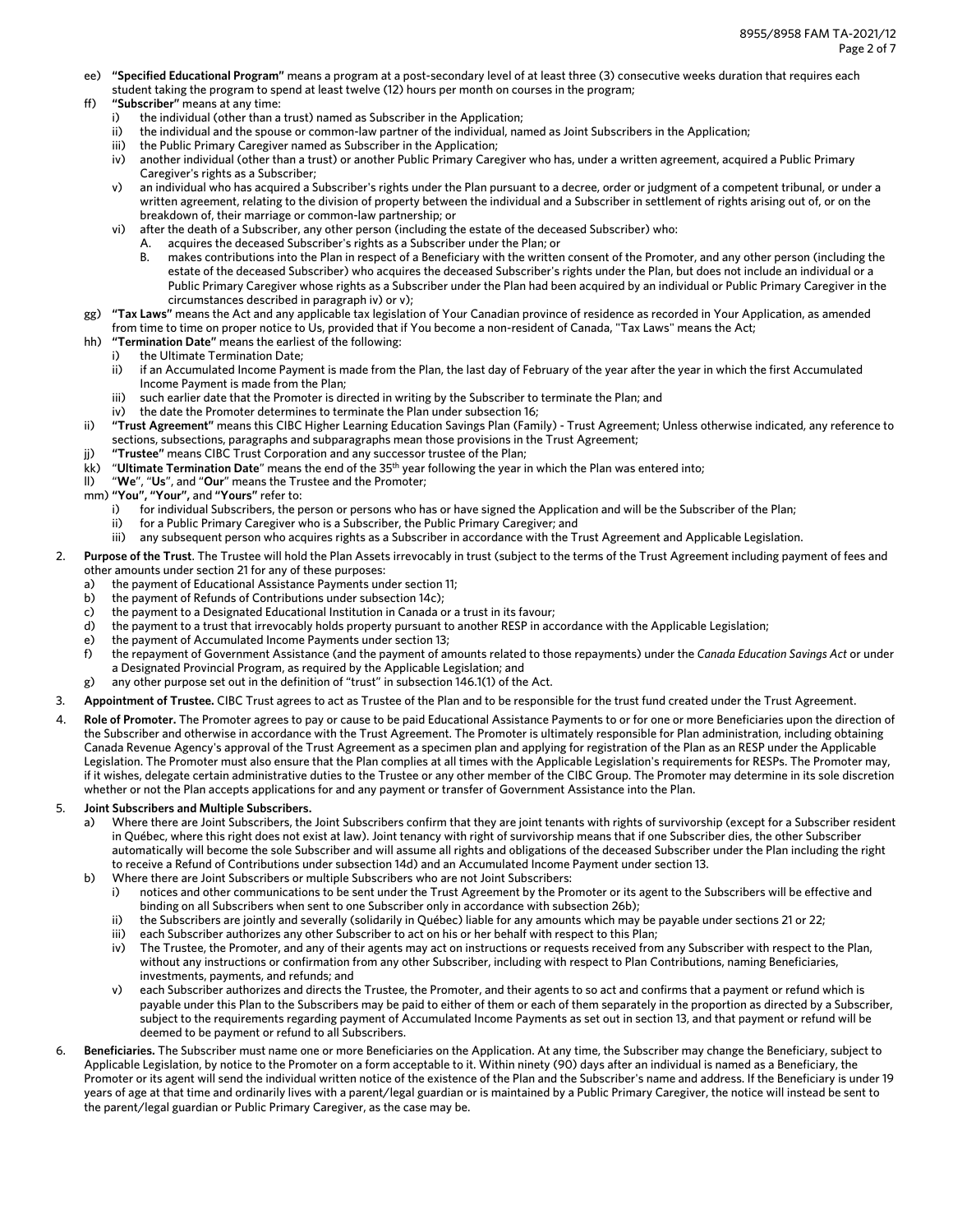### 7. **Contributions and Transfers into the Plan**.

- a) **Contributions**. The Subscriber is responsible for deciding when and how much to contribute to the Plan and ensuring that the RESP lifetime limit imposed by subsection 204.9(1) of the Act in respect of a Beneficiary is not exceeded (\$50,000 for 2007 and later years). Contributions will be considered to have been made pro rata in respect of each Beneficiary unless otherwise stipulated by a Subscriber. Contributions may be in cash or, in the Promoter`s or its agent's sole discretion, in kind (which means that the Promoter may accept the transfer of actual investments if they are permitted under section 8). The Promoter or its agent may set a minimum amount or value for each Contribution. However, for Contributions after 2003, a Contribution in respect of a Beneficiary is permitted only if:
	- i) the Beneficiary's Social Insurance Number is provided to the Trustee before the Contribution is made (unless the Plan was entered into before 1999) and the Beneficiary is resident in Canada when the Contribution is made; or
- ii) the Contribution is made by way of transfer from another RESP under which the Beneficiary was a Beneficiary immediately before the transfer. b) **Deadline on Contributions.** Contributions cannot be made more than 31 years following the year in which the Plan is entered into.
- c) **Limit on Amount of Contributions**. If the RESP lifetime limit referred to in subsection 8a) is exceeded, the Subscriber is entirely responsible for requesting a large enough refund under paragraph 14c) to withdraw the "Subscriber's share of the excess amount" (as that phrase is defined in subsection 204.9(1) of the Act).
- d) **Contribution Age Limit.** A Contribution may be made in respect of a Beneficiary only if the Beneficiary is less than 31 years of age at the time of the Contribution.
- e) **Transfers from Other RESPs.** The Promoter or its agent in its sole discretion reserves the right to accept or decline transfers. Amounts or investments may be transferred from a Former Plan into this Plan (if they are permitted investments under section 8) in accordance with subsections 146.1(6.1) and 204.9(5) of the Act, as long as no Accumulated Income Payments were made from the Former Plan before the transfer and the transfer is otherwise allowed by the Applicable Legislation. To the extent that the transferred amount was paid into the Former Plan by a subscriber in respect of a Beneficiary under the Former Plan, it will be deemed to be a Contribution made in respect of each Beneficiary of the Plan, and at the same time and in the same amount as it was paid into the Former Plan, unless a Beneficiary of this Plan was also a beneficiary of the Former Plan immediately before the transfer or a Beneficiary of this Plan is a sibling of a beneficiary of the Former Plan. After that transfer of assets from a Former Plan to the Plan, for all purposes of the Trust Agreement, the Plan will be deemed to be entered into on the earlier of the day on which the Plan was entered into and the day on which the Former Plan was entered into.
- 8. **Investments.**
	- a) All investment management authority is solely Your responsibility. This means any statutory rules regarding authorized trustee investments or trustee's duty with regard to investment where the trustee is charged with managing the investments, do not apply to this trust. We will hold, invest and sell the Plan Assets according to Your instructions. We may require any instructions to be in writing.
	- b) Notwithstanding anything in the Trust Agreement, We may decline to accept any particular Contribution or transfer or to make or continue to hold any particular investment, in Our sole discretion or for any reason, including any asset if it does not comply with Our administrative requirements or policies in place from time to time. We may also need You to provide special supporting documentation as a condition to Our making certain investments for the Plan.
	- c) Any cash balance, including Contributions received by Us and not immediately invested by You, will be held as a deposit with the Trustee under the *Trust and Loan Companies Act* (Canada), payable on demand. The Trustee may pay interest on the deposit at a rate and to be credited at a time as it in its sole discretion determines.
	- d) It will be solely Your responsibility to determine whether any transfer, contribution or investment is or remains a "qualified investment" and is not a "prohibited investment" for RESPs pursuant to the Tax Laws. The Promoter shall exercise the care, diligence and skill of a reasonably prudent person to minimize the possibility that the Plan holds a non-qualified investment. The Plan will bear any taxes, penalties and/or related interest imposed under the Tax Laws. If the Plan Assets are insufficient to pay any taxes, penalties or related interest incurred, or if taxes, penalties or related interest are imposed after the Plan has ceased to exist, You must pay or reimburse Us directly for any such taxes, penalties or related interest other than for charges, taxes or penalties imposed on the Trustee and/or Promoter under the Act. It is also solely Your responsibility for any taxes, interest and/or penalties imposed on You under the Tax Laws for acquiring or holding either non-qualified investments or prohibited investments. Should an investment no longer be a qualified investment for an RESP under the Act, We may, in our sole discretion, withdraw that investment from the Plan and deliver it to You in kind, or sell it and retain the proceeds in the Plan. We shall determine the fair market value of the investment for tax reporting purposes in such manner as we determine in our sole discretion.
	- e) We will not be responsible for any loss or tax resulting from the sale or other disposition or any valuation of any investment forming part of the Plan Assets, for any purposes of the Plan.
- 9. **Your Account and Statements.** We will maintain an account in Your name showing all Contributions, transfers, investments, withdrawals and payments. We will provide You account statements as required under securities regulations. We will prepare returns and file reports as may be required from time to time by the Tax Laws and Applicable Legislation.
- 10. **Management and Ownership**. We may hold any investment in Our own name, in the name of Our nominee or agent, in bearer form or in another name or form, or with any custodian, clearing corporation or depository, as We may determine. We may generally exercise the power of an owner with respect to the Plan Assets, including the right to vote or give proxies to vote, however, We may decline to act or as a condition to acting may require You to sign documents related to subscriptions, voting, proxies or other corporate actions, as We in Our sole discretion determine and We will have no liability for acting or declining to act. We may sell assets to pay any assessments, taxes or charges in connection with Your or the Plan's liability. In exercising Our rights and carrying out Our responsibilities, We may employ agents and advisors, including legal counsel, and may act or not act on the advice or information of any agent or advisor.
- 11. **Educational Assistance Payments.** Educational Assistance Payments will be composed of Government Assistance and earnings on Plan Assets and will be otherwise payable in accordance with Applicable Legislation. Upon direction from the Subscriber, in written form or other manner as authorized by the Promoter, the Promoter agrees to pay or cause to be paid Educational Assistance Payments to or for a Beneficiary. An Educational Assistance Payment can be made to or for a Beneficiary only where:
	- a) one of the following applies:
		- i) the Beneficiary is at the time of the payment enrolled as a student in a Qualifying Educational Program at a Post-secondary Educational Institution; or
		- the Beneficiary is at the time of the payment at least 16 years of age and is enrolled as a student in a Specified Educational Program at a Postsecondary Educational Institution; or
		- iii) the Beneficiary has, within six months prior to the time of payment, ceased to be enrolled as a student in a Qualifying Educational Program or a Specified Educational Program, as the case may be; and
	- b) either:
		- i) the Beneficiary satisfies the condition set out in subparagraph 11a) i) and:
			- A. has satisfied that condition throughout at least 13 consecutive weeks in the 12-month period preceding the time of the payment; or B. the total of the Educational Assistance Payment and all other prior Educational Assistance Payments made under an RESP of the Promoter to or for the Beneficiary in the 12-month period that ends at the time of the payment does not exceed \$5,000 or any greater amount that the Minister designated for the purpose of the *Canada Education Savings Act* has approved in writing with respect to the Beneficiary; or
		- ii) the Beneficiary satisfies the condition set out in subparagraph 11a) ii) and the total of all the Educational Assistance Payments and all other prior Educational Assistance Payments made under an RESP of the Promoter to or for the Beneficiary in the 13-week period that ends at the time of the payment does not exceed \$2,500 or any greater amount as the Minister designated for the purpose of the *Canada Education Savings Act* has approved in writing with respect to the Beneficiary.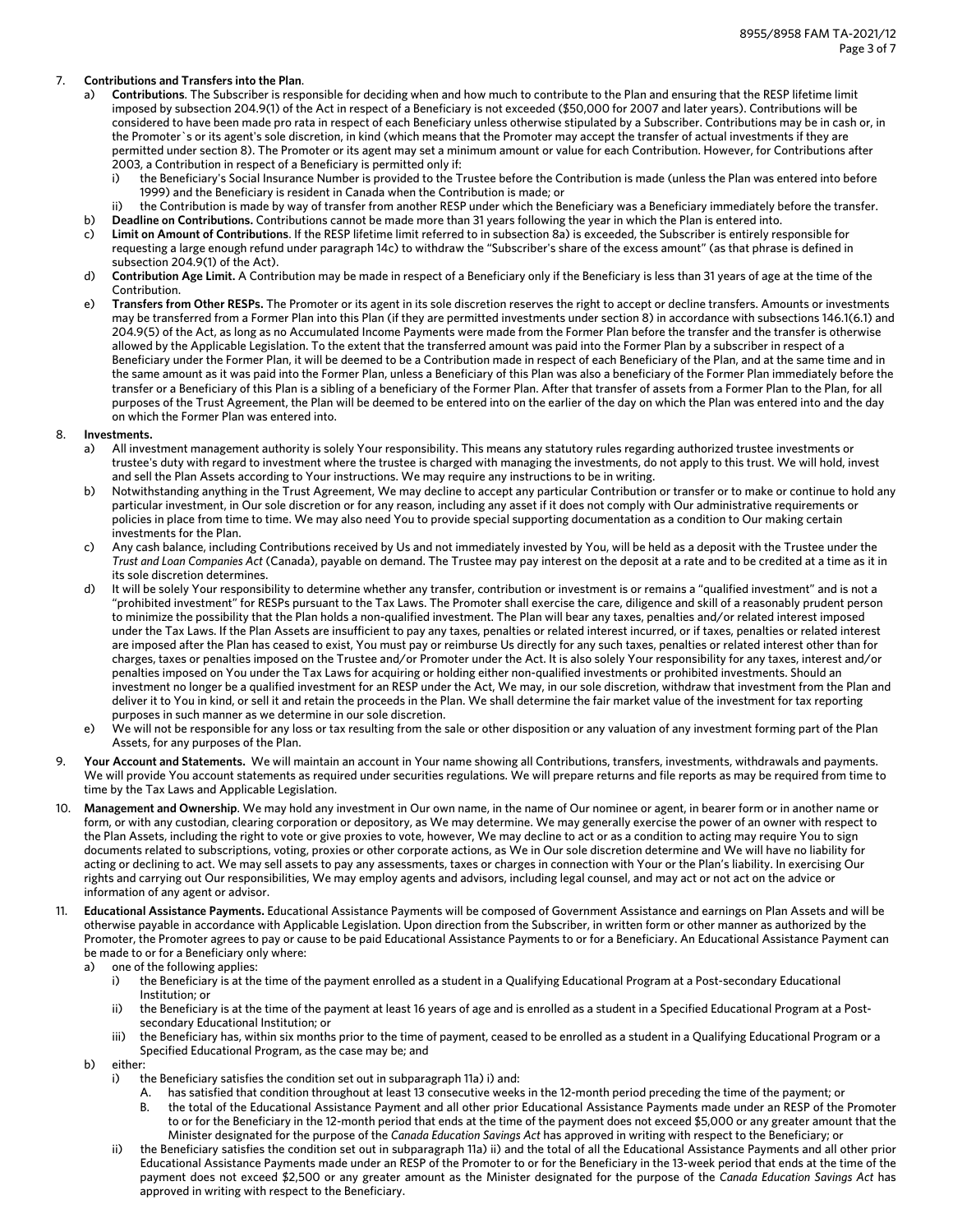- 12. **Payment of Government Assistance**. For a Beneficiary who is 16 or 17 years of age in a given year to be eligible to receive Canada Education Savings Grant or applicable Provincial Program Assistance, at least one of the following conditions must be met:
	- a) Contributions totaling at least \$2,000 must have been made to, and not withdrawn from, RESPs for the benefit of the Beneficiary before the calendar year in which the Beneficiary reaches age 16; or
	- b) At least \$100 must have been contributed to, and not withdrawn from, RESPs for the Beneficiary in any four calendar years prior to the year in which the Beneficiary reaches 16 years of age.

Where applicable, certain residency requirements must be met by the Beneficiary for payment of Provincial Program Assistance to or for the Beneficiary.

- 13. **Accumulated Income Payments.** Upon direction from the Subscriber, in written form or other manner as authorized by the Promoter, the Promoter agrees to pay or cause to be paid an Accumulated Income Payment to the Subscriber only if:
	- a) the payment is made to, or on behalf of, a Subscriber who is resident in Canada when the payment is made;
	- b) the payment is not made jointly to, or on behalf of, more than one Subscriber. Where section 17 applies and an Accumulated Income Payment is to be made to the Estate Representative of a deceased Subscriber, if there are multiple Estate Representatives, unless all Estate Representatives agree and otherwise instruct the Promoter in writing to whom an Accumulated Income Payment is to be made, and payment under that instruction would be in accordance with Applicable Legislation, the Accumulated Income Payment will be made in the name of the estate of the deceased Subscriber; and c) any of:
		- i) at the time of the payment, it is after the ninth (9th) year that follows the year in which the Plan was entered into and each individual (other than a deceased individual) who is or was a Beneficiary has attained 21 years of age before the payment is made and is not eligible under the Plan to receive an Educational Assistance Payment;
		- ii) the payment is made in the 35th year following the year in which the Plan was entered into; or
		- iii) each individual who was a Beneficiary is deceased when the payment is made.

The requirements in paragraph 13c) i) are deemed to be met in respect of a Beneficiary if that Beneficiary suffers from a severe and prolonged mental impairment and the Promoter has received written authorization from the Minister of National Revenue to waive the conditions set out in clause 146.1(2)(d.1)(iii)(A) of the Act. On the request of a Subscriber, the Promoter will make a written application to the Minister of National Revenue to request the Minister's authorization in this regard.

## 14. **Payments Out of the Plan; Refunds of Contributions**.

- Payments Out. Before making a payment, the Promoter may determine whether any conditions precedent as required under the Trust Agreement and/or the Applicable Legislation are satisfied; its determination will be final and binding on the Subscriber, the Beneficiary and all other persons who may be eligible to receive money from the Plan. The Promoter may establish a limit on the number of payments allowed from the Plan each year. If allowed under the Applicable Legislation, the Promoter will make any of these payments out of the Plan's net earnings, Government Assistance and/or the Contributions (for payments to another RESP under subparagraph (iii) below only), when the Subscriber asks the Promoter to do so in the form and manner provided by the Promoter and the Subscriber provides any documentation required by the Applicable Legislation or as required by the Trustee in its discretion:
	- i) Educational Assistance Payments under section 11;
	- ii) payments to, or to a trust in favour of, a Designated Educational Institution;
	- iii) payments to a trust that irrevocably holds property pursuant to another RESP; or
	- iv) Accumulated Income Payments under section 13.
- b) Taxes. Tax information return slips will be issued and taxes will be withheld from any payment out of this Plan, as required by the Applicable Legislation.
- c) Refunds of Contributions. At any time, the Subscriber may ask for a Refund of Contributions to be paid to the Subscriber. The Promoter will pay the Refund of Contributions as directed as long as the Refund of Contributions:
	- i) is requested on the form provided by the Promoter and all requested information is provided by the Subscriber;
	- ii) complies with the terms of the Plan, including the Applicable Legislation; and
	- iii) does not exceed the lesser of total Contributions (less any previous refunds) and the value of the Plan Assets at the time of the Refund of Contributions (less any repayment of Government Assistance, as required by the Applicable Legislation).
- d) Government Assistance. If required by the Applicable Legislation, Government Assistance will be refunded from the Plan Assets to the appropriate government authority.
- 15. **Payments, Transfers and Asset Liquidation Generally.** The following applies to any withdrawals, transfers or any other payments required under the Trust Agreement including fees and expenses under section 21 , all referred to in this section as "Payment" or "Payments", and any other time assets are liquidated:
	- a) It is solely Your responsibility to ensure that there is sufficient cash in the Plan to make Payments. We are not required to make any Payment in kind.
	- b) In order to make any Payment, to the extent We deem appropriate, We may, without notice to You, sell all or convert part of any of the Plan Assets at the price or prices as We, in Our sole discretion, may determine, and We will deduct any applicable fees and expenses. We will have no liability to You in respect of any sold or converted Plan Assets or for any losses that may result from those sales or conversions.
	- c) We will withhold and remit any income taxes as required.
	- d) A Payment or asset liquidation will only take effect in accordance with the Tax Laws and any other applicable law. No withdrawal or transfer will be made until all liabilities (including for all fees, charges and taxes) have been paid or provided for.
	- e) Where a transaction is carried out or an entitlement on Plan Assets (such as dividends) is received in a foreign currency, it will be converted to Canadian currency. Any exchange required between Canadian and foreign currency will be carried out by CIBC or a member or associate of the CIBC Group (any of which is referred to in this paragraph as "CIBC"). In performing any actual currency conversion in or for the Plan, CIBC will act as principal in buying and selling currency from and to You and CIBC will earn spread-based revenue determined by the difference between the rates at which CIBC buys and sells the currency, the rates determined by CIBC in its sole discretion at the time of the buy and sell without having to obtain rates that limit the spread-based revenue. The spread-based revenue will be in addition to any commission, fee or revenue otherwise payable by You to CIBC on the transaction giving rise to the conversion of currency or otherwise payable to the Trustee of the Plan. The spread-based revenue will be in addition to any commission, fee or revenue otherwise payable by You on the payment out or on the account or otherwise payable to the Trustee or Promoter.
	- f) We will be discharged from all further duties and liabilities in respect of any Payment of Plan Assets.
	- g) We are not required to make a Payment from the Plan at any time if We determine that We may suffer legal and/or reputational risk, or that We may be in violation of any law, rule, regulation, agreement or internal policy applicable to us. Without limiting the generality of the previous statement, this includes the *Special Economic Measures Act* (Canada), or any other regulatory sanctions.

## 16. **Plan Termination.**

- a) You may terminate the Plan by giving Us written notice.
- b) We may terminate the Plan at any time without notice, including:
	- i) if Your account with the Promoter is terminated or closed as provided in any account agreement with the Promoter;
	- ii) if the Plan contains a zero balance or a small amount and has remained at a zero balance or below that small amount level for a period of time, that small amount and period as determined by Us in Our sole discretion; or
	- iii) You have terminated the Plan or the Promoter has terminated your account with the Promoter, but You have not directed a withdrawal or transfer of all of the Plan Proceeds.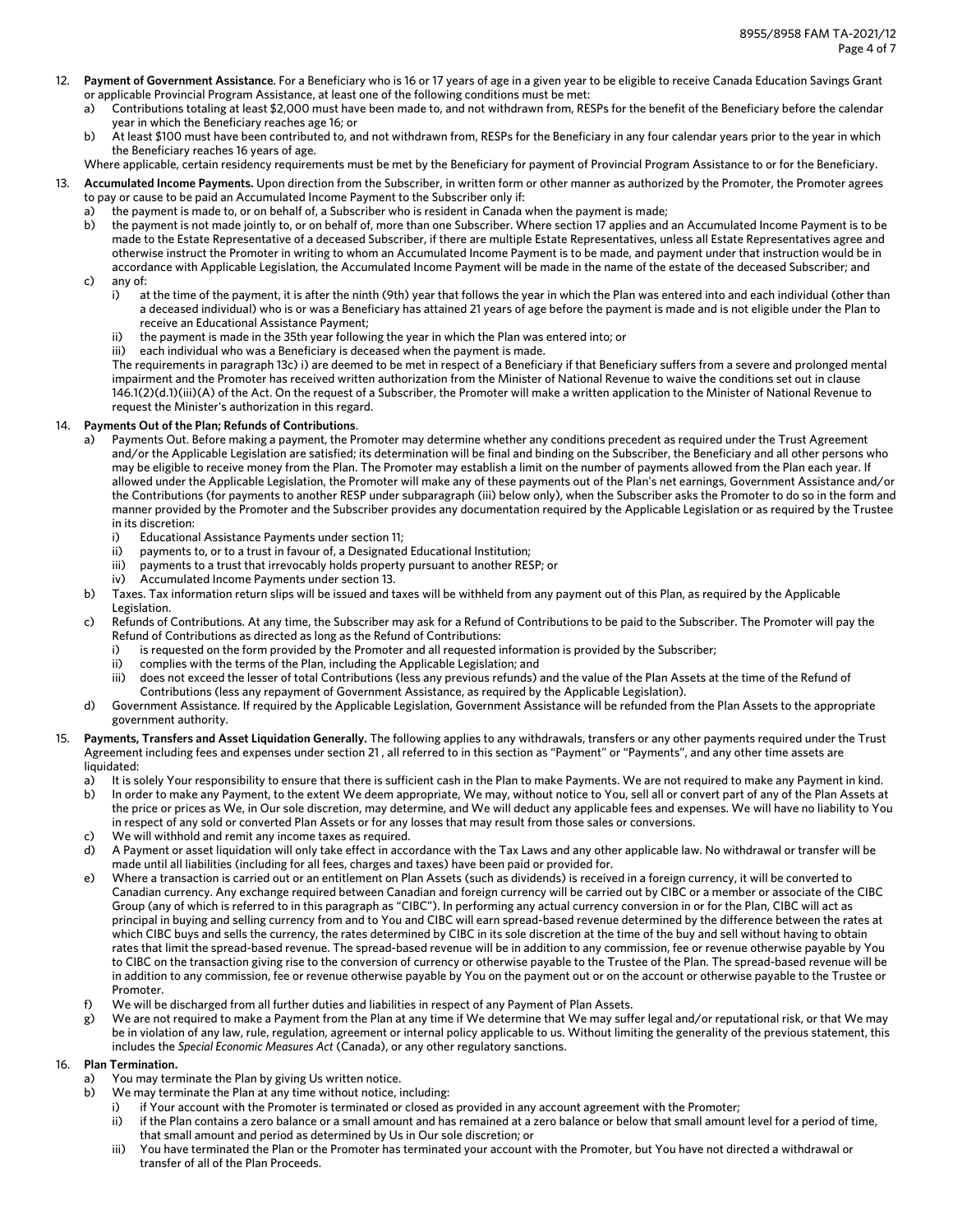- c) The Plan must be terminated on or before the Termination Date. If the Plan has not been terminated by no later than six months before the Ultimate Termination Date, the Promoter will advise the Subscriber that the Ultimate Termination Date is approaching. On the Termination Date, the Plan Assets must be used for one or more of the purposes set out in section 2 . Unless the Promoter receives a proper payment or refund direction under section 14 at any time before the Termination Date that results in the termination of the Plan, on Termination Date, the Promoter will pay:
	- an Accumulated Income Payment to the Subscriber, if an Accumulated Income Payment is permitted by section 13 or the Act; or
	- ii) if an Accumulated Income Payment is not allowed by the Act to any Subscriber, an equivalent payment to the Designated Educational Institution.
- d) The Trustee or the Promoter will be entitled to sell Plan Assets to provide for any payment in connection with Plan termination and neither the Trustee or Promoter will be liable for any losses, expenses or taxes You or any other person incurs as a consequence arising from the sale. Subsequent to such sale and payment, any remaining Plan Assets will be distributed to the Subscriber as a Refund of Contributions in cash or in kind as the Promoter or the Trustee will decide in its sole discretion.
- e) Any termination will not affect the liabilities or obligations under the Trust Agreement incurred prior to the termination and provisions regarding liability, limitation of liability and indemnity will survive termination of the Plan.

# 17. **Death of a Subscriber.** This provision does not apply to a Public Primary Caregiver.

- a) Where there are Joint Subscribers with right of survivorship, on death of the first of Joint Subscribers, the deceased Subscriber's rights in the Plan pass by right of survivorship to the surviving Subscriber. After the death of any Joint Subscriber, on request of the Estate Representative of the deceased Joint Subscriber, We will provide the Estate Representative with any documents and other information about the Plan that the deceased Subscriber would have been entitled to while alive, for a Plan that is joint with right of survivorship, up to and including the date of death, for any other joint Plan, as long as the Estate Representative has rights to the Plan. This includes, among other things, Plan forms, correspondence, transactions, statements, vouchers and balances.
- b) On death of a sole Subscriber, death of a Joint Subscriber where there is no right of survivorship, or in the case of Joint Subscribers with right of survivorship, death of the last of Joint Subscribers;
	- i) the Promoter will deal with the deceased Subscriber's Estate Representative regarding the deceased Subscriber's interest in the Plan; ii) No person may become successor Subscriber of the Plan until the Estate Representative so directs Us in writing as required by Us, and that
	- person signs the documentation and takes the steps required by the Promoter to become successor Subscriber to the Plan;
	- iii) We are entitled to rely on the written direction of the Estate Representative as to who shall become successor Subscriber and are expressly absolved of any responsibility to see to the application of the Plan Assets, how the Plan may be operated by the successor Subscriber or with respect to any terms of Your estate or the Estate Representative's obligations to Your estate and no Beneficiary or person claiming through Your estate shall have any recourse against Us.
- 18. **Access to the Court.** If there is a dispute or conflict about:
	- a) not making any payment or transfer from the Plan as set out in subparagraph 15g);
	- b) who is legally authorized to instruct on or entitled to the Plan and direct payments during Your life or on Your death; or
	- c) in Our view, a failure of persons entitled on Your death to properly instruct Us regarding the Plan,

We are entitled to either apply to the courts for directions or pay the Plan Proceeds or portion of Plan Proceeds into court and be discharged on that payment, and, in any such case, fully recover any legal costs We incur in this regard in accordance with section 21. This is in addition to any right at law of a trustee to pay trust assets into court. Neither the Promoter nor the Trustee will have any liability for any taxes or repayment of Government Assistance resulting from any payment into court.

19. **Delegation by Trustee.** You authorize Us to delegate to the Promoter and any others, the performance of administrative, custodial and any other duties relating to the Plan as We may determine appropriate from time to time.

You acknowledge that We may pay the Promoter all or any portion of Our fees and reimburse the Agent for its out-of-pocket expenses in performing its delegated duties. You also acknowledge that the Promoter will earn normal brokerage commissions on investment transactions processed by Us or the Promoter. You agree that the Promoter or its affiliates may act as principal or market maker on the other side of a transaction or as part of larger transactions for the Plan, including options, fixed income and currency conversion transactions, and You agree to pay the Promoter the applicable commissions on these transactions. You acknowledge and agree that all protections, limitations of liability and indemnifications given to Us under the Trust Agreement, are also given to and are for the benefit of the Promoter.

- 20. **Delegation by You.** You may, by way of a duly executed power of attorney, in a form acceptable to Us, appoint an agent to give investment instructions, or otherwise deal with the Plan as Your agent, however We reserve the right to require proof satisfactory to Us, including requiring court documentation to that effect of the agent's authority, including with respect to any specific transaction, and also to refuse to deal with Your agent. You release Us from any claim or liability when acting upon the instructions of Your agent. Unless Your power of attorney specifically states otherwise, Your agent appointed under the power of attorney may provide Us and the Agent with information necessary for the "Know Your Client" regime under securities regulation and We may rely on that information.
- 21. **Fees and Expenses.** We are entitled to receive and may charge against the Plan reasonable fees and other charges specifically referred to in the Trust Agreement and any other published fees and charges that We establish from time to time in conjunction with the Promoter. We will give You notice of a change in the amount of any published fees as required by securities regulation. We are also entitled to reimbursement for all taxes, penalties and interest, legal fees and for all other costs and out-of-pocket expenses incurred by Us in connection with the Plan other than for charges, taxes or penalties imposed on the Promoter and/or Trustee under the *Tax Act*. Without limiting the generality of the previous statement, We are specifically entitled to recover any legal fees and expenses incurred by Us in connection with any dispute, conflict or uncertainty arising:
	- a) as a result of not making any Payment from the Plan as set out in subparagraph 15g);
	- b) during Your lifetime, regarding who is legally authorized to instruct on the Plan or direct payment of Plan Proceeds;
	- c) from the disposition of the Plan or Plan Proceeds on Your death;
	- d) out of a third-party demand made upon the Plan; or
	- e) Your or any other person's interest or alleged interest in the Plan, including any issues involving marriage or common-law partnership breakdown.
- 22. **Our Liability.** We are entitled to act upon any instrument, certificate, notice or other writing believed by Us to be genuine and properly signed or presented. When the Plan is terminated and all of the Plan Proceeds are paid out, We will be released and discharged from any further responsibility or obligation in connection with the Plan. We will not be liable for or in respect of any tax, penalty, interest, loss or damages suffered or incurred by the Plan, You or any other person in connection with the Plan, as a result of:
	- a) the acquisition, holding or transfer of any investment, or as a result of payments out of the Plan, made in accordance with instructions given to Us, or pursuant to any direction by You to terminate the Plan or as a required by Applicable Legislation;
	- b) as a result of Us acting or declining to act in accordance with instructions given to Us; or
	- c) otherwise in accordance with the terms of the Trust Agreement,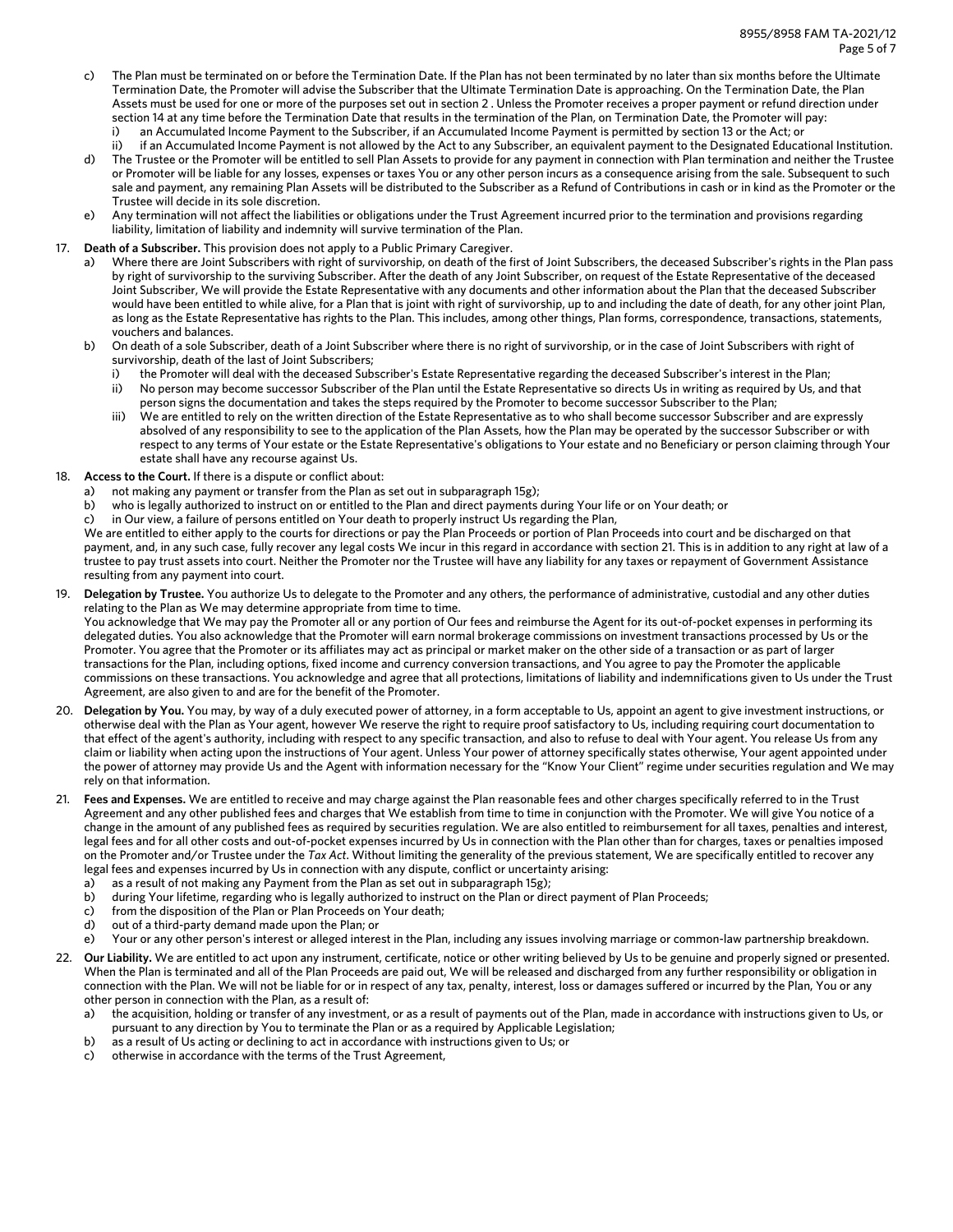unless caused by Our gross negligence, bad faith or wilful misconduct, or in Quebec, unless caused by Our intentional or gross fault. Without limiting the generality of that statement, You will have no claim whatsoever against Us in relation to any losses, diminution, damages, charges, costs, taxes, assessments, levies, interest, demands, fines, claims, penalties, fees or expenses incurred directly or indirectly with respect to the administration or trusteeship of the Plan or the Plan Assets ("Liabilities"), except Liabilities directly caused by Our gross negligence, bad faith or wilful misconduct, or in Quebec, unless caused by Our intentional or gross fault. You specifically acknowledge that We will not be responsible for Liabilities caused by any action or inaction of the Trustee or the Promoter in each one's personal capacity.

The Trustee shall have only the obligations and liabilities provided in the Trust Agreement and for greater certainty, shall not have any of the duties, obligations, or liabilities of an administrator of the property of others within the meaning of the Civil Code of Quebec.

You, Your heirs and Estate Representative and each beneficiary under the Plan agree to and by this Trust Agreement do indemnify and save harmless Us, Our associates and affiliates and each of Our and their respective directors, officers, custodians, agents (including the Promoter) and employees from and against all Liabilities of any nature whatsoever (including all expenses reasonably incurred in Our or their defence) which may at any time be incurred by any of Us or them, or be brought against any of Us or them by any person, regulatory authority or government authority, and which may in any way whatsoever arise out of or be connected in any way with the Plan. (This indemnity does not apply with respect to charges, taxes or penalties imposed solely on the Promoter and/or Trustee under the Act.) If We or any of them are entitled to and make any claim under this indemnity, We may pay the claim from the Plan Assets other than Government Assistance as provided in Applicable Legislation. If the Plan Assets other than Government Assistance as provided in Applicable Legislation are insufficient to cover the claim, or if the claim is made after the Plan has ceased to exist, You agree to personally pay the amount of the claim and We may apply monies held for You in any other account with any member of the CIBC Group, including the Promoter, other than a registered retirement savings plan or registered retirement income fund, to eliminate or reduce the claim. The provisions of this section 22 shall survive the termination of the Plan.

- 23. **Replacement of Trustee.** We may retire as trustee of the Plan upon sending You sixty (60) days prior notice, provided that a successor trustee has been appointed in writing by the Promoter and the successor trustee has accepted the appointment. We will transfer all records and investments of the Plan to the successor trustee immediately upon retirement. Any trust company resulting from a merger, amalgamation or continuation to which We are party, or succeeding to substantially all of RESP trusteeship business (whether by sale of the business or otherwise), will, if authorized, become the successor trustee of the Plan without further act or formality.
- 24. **Change of Promoter.** The Promoter may assign its rights and obligations under the Trust Agreement to any corporation resident in Canada, provided that the assignee corporation executes any agreement which is necessary or advisable for the purposes of assuming the rights and obligations under this Trust Agreement and further provided that an assignment of this Trust Agreement may not be made without prior written consent of the Trustee, which consent may not be unreasonably withheld.
- 25. **Amendments.** We may propose to change, either permanently or temporarily, any term of the Trust Agreement (including fees, charges or other amounts required to be paid by you under the Trust Agreement) or replace the Trust Agreement with another trust agreement, at any time. We will give You written notice of a proposed change and any other information required by law, at least thirty (30) days before the change is stated to come into effect in the notice in accordance with subsection 26b), the "Notice to You" provision. You may refuse the change by terminating the Plan without cost, penalty or cancellation indemnity (other than taxes or penalties imposed under the Tax Laws or any third party as a result of your termination of the Plan, which will remain Your responsibility, and subject to Applicable Legislation with respect to Government Assistance) by notifying Us within thirty (30) days of the effective date of the change. You can obtain a copy of the current CIBC Higher Learning Education Savings Plan (Family) - Trust Agreement at any CIBC branch or through our website.
- 26. **Notice.**
	- a) Notice By You: Any notice or instructions given by You to Us shall be given by personal delivery or by mail (postage prepaid) to the Trustee, care of, CIBC Investor Services Inc., 22 Front Street West, Basement Level, Toronto, Ontario M5J 2W5 or at another address that We may from time to time specify in writing. The notice or instruction shall be deemed to have been given on the day that it is actually delivered to or received by Us.
	- b) Notice to You: We can communicate with you about the Plan in any manner permitted by law, including (as applicable), by mail, telephone, fax, email or other electronic means at any address or number you provide or any other relevant channels (including branch, website or mobile app notices), and You agree that We may send You confidential information by these means. We will consider that You have received written communications as follows (whether You actually receive them or not):
		- i) if We send the communication by prepaid mail, on the third business day after the date on the postmark; or
		- ii) in any other case, on the day the communication or notice is displayed or provided to You.
		- We may contact You outside of business hours for time-sensitive matters. You are responsible for making sure We have Your current address. If something We send You cannot be delivered and is returned to Us, We will not send anything else until You give us a current address.
	- Notice to Us by Third Party: While any legal notice or document issued by a third party in respect of the Plan will be effectively served if served on us at the address in subsection 26a) service may be accepted, at Our discretion, at any location of the Trustee, Promoter, or any member of the CIBC Group. If We or any member of the CIBC Group incurs any expenses in responding to any third-party legal notice or document, We may charge those expenses to the Plan as out-of-pocket expenses under section 21. We may, but are not required to, notify You of the receipt of any legal notice or document before We comply with it. We may serve You with any legal notice or document by mailing it to You by ordinary mail in accordance with subsection 26b). Any payment made by Us to a third-party claimant under any legal process, if the payment is made in good faith, is a discharge of the Trustee's trust obligations with respect to the Plan Assets and the Plan, to the extent of the amount paid.
- 27. **Assignment by Subscriber.** A Subscriber cannot during the Subscriber's lifetime assign the Subscriber's rights as a Subscriber in respect of the Plan, unless the Promoter has consented to the assignment in writing and the assignee qualifies as a Subscriber under the definition of "Subscriber" in the Trust Agreement. Any assignment on death is governed by section 17.